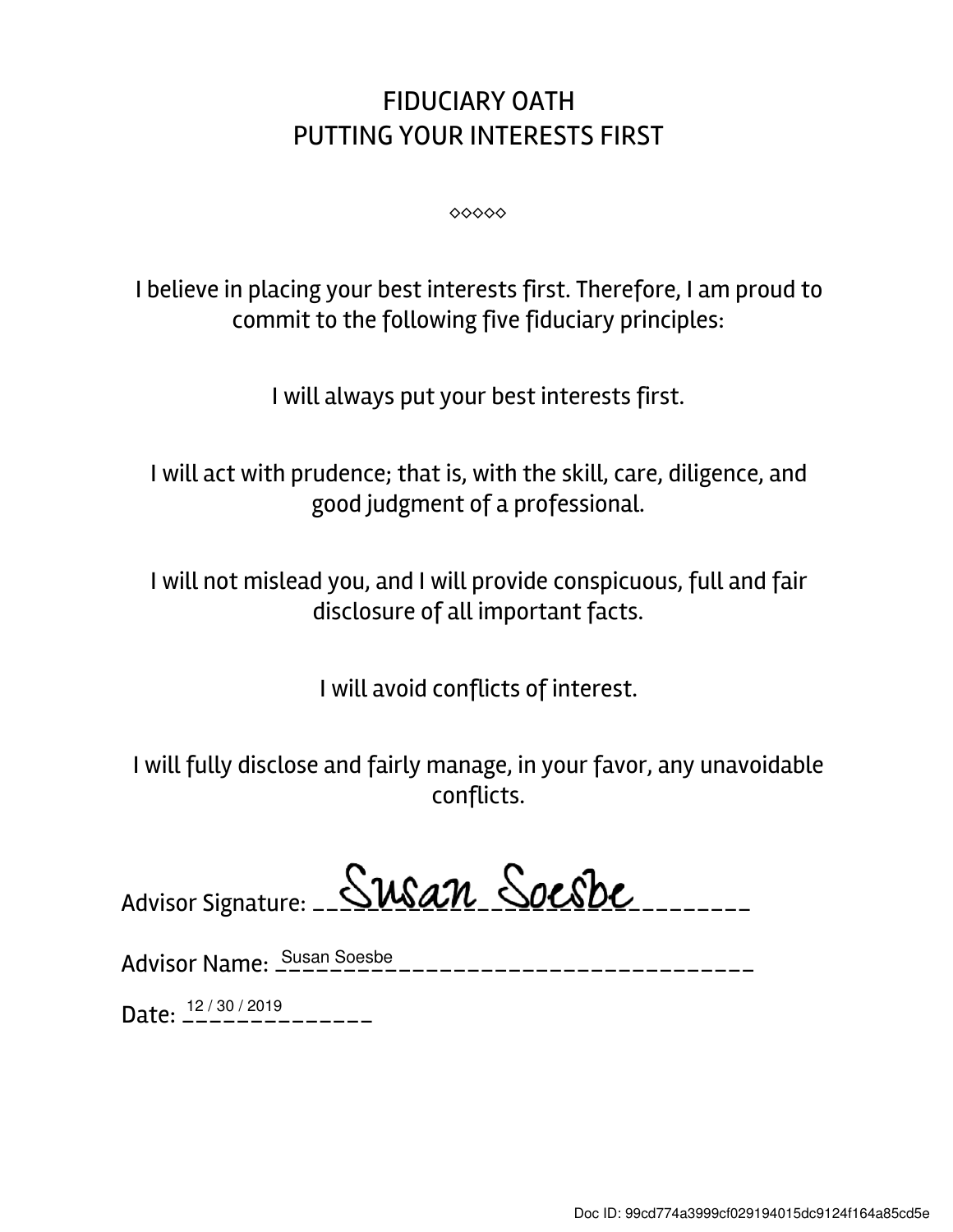## FEE-ONLY AGREEMENT

The definition of "fee-only" under NAPFA and the CFP Board is straightforward - if you can earn a commission by selling something in the financial services industry, you must disclose the commission and therefore cannot be fee-only. Any act of holding out as a fee-only advisor while ANY commissions are coming in constitutes a violation.

Notably, the CFP Board expands this definition to include even the ability to earn a commission, including through a related party. So having a "separate" insurance agency relationship to which clients could be cross-referred, or a relationship with a broker-dealer, violates the fee-only requirement. Holding an insurance license is permitted as a fee-only advisor - as some states actually require an insurance license even just to give insurance advice - but being appointed with an insurance company to sell their products would violate the fee-only requirements. XYPN adopts the CFP definition of "fee-only."

Short term side hustle of real estate / insurance sales may seem attractive, but as Michael Kitces always reminds us: "never make long-term decisions based on short-term cash flow needs". If you need to work on a commissioned basis before making the transition to fee-only advising and XYPN that is your choice, but to be a member of XYPN and a fee-only advisor, the commissions have to end. Even just selling the rare one policy every few years is still a violation of being fee-only.

We at XYPN allow members to transition to fee-only, recognizing that some people may have had insurance or other commission-based relationships in the past, and that it takes time to transition. We allow for a 12 month transition.

## As such, upon joining XYPN, Members:

- 1) Must not sell any new products immediately as of joining (member requirement)
- 2) Must eliminate all trails within 12 months (member requirement)
- 3) Must not hold out as fee-only at ANY POINT (including during the 12 month period) while still receiving trails
- 4) Cannot be listed on the XYPN website as an XYPN advisor while still receiving ANY trails

If you decide to sell real estate or insurance during your tenure with XYPN, you will need to leave XYPN, NAPFA and notify the CFP Board. If you're under a 12 month contract with us, you agree to buyout the remaining portion of the contract per the terms listed therein.

Advisor Signature:  $\frac{\text{Swan}}{\text{SUSan}}$   $\frac{\text{Soes}}{\text{SUSan}}$  Date: 12/30/2019